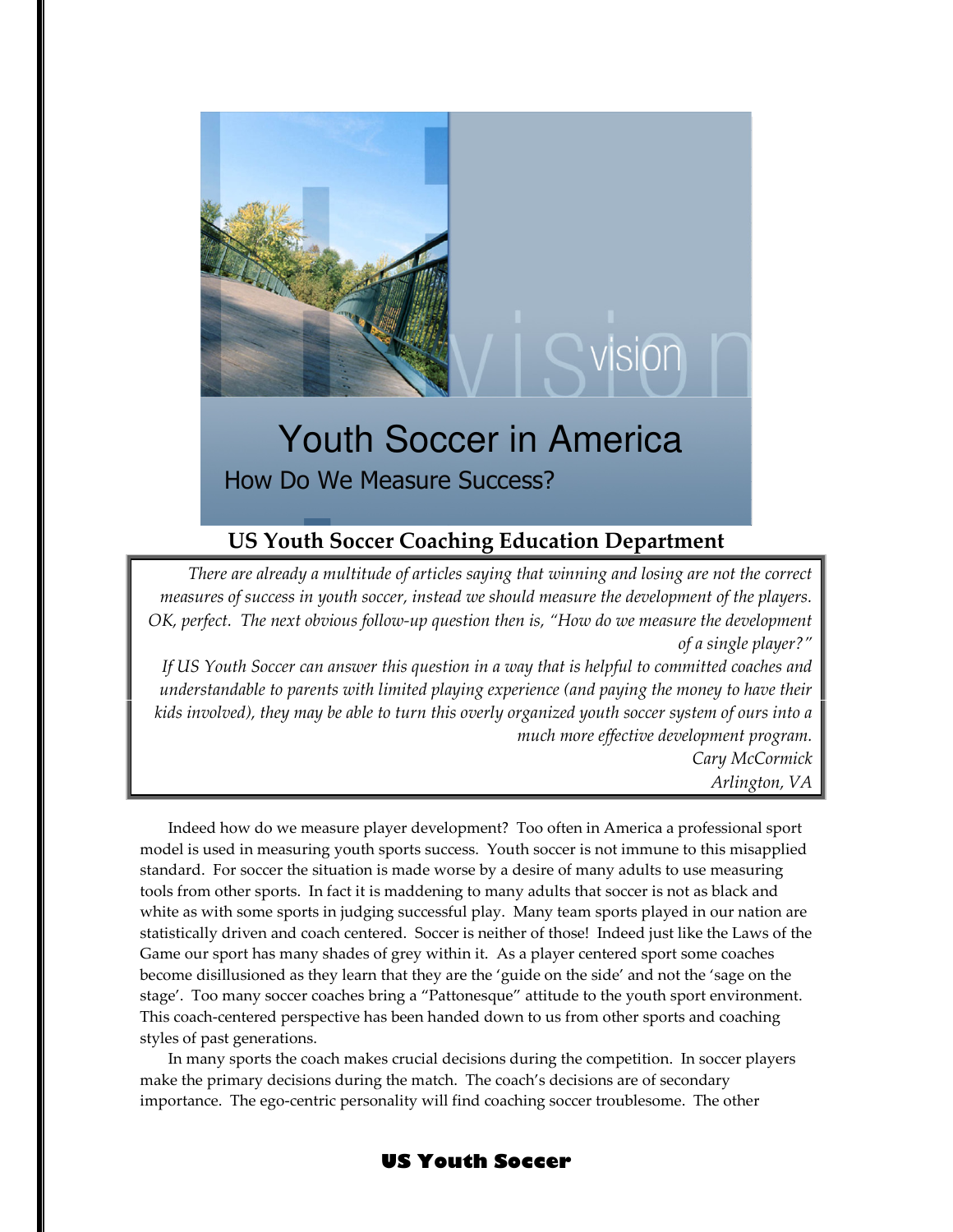significant group of adults at a youth soccer match is parents. They too often have their view of the match colored by the professional model and by a view of "coaching" that is portrayed in the media. Although it is changing, the majority of parents watching their kids play soccer have never played the game. In fact the statistics show that most of today's parents never played any team sport. So their only exposure on how to measure sporting success is gleaned from the sports media. The sports media predominately report on adult teams at the college and professional levels. These adult measurements of team performance should not and cannot be applied to youth sports.

 The analogy can be made to a youngster's academic development in preparation for work in the adult business world. While the child is in primary and secondary school the corporate world measurements of success are not applied. Those business assessments are not yet appropriate because the school-aged student does not yet have the tools to compete in the adult business environment. The knowledge and skills to be a competitor in business are still being taught and learned. This holds true in soccer as well!

 Soccer is an adult game designed by adults for adults to play. Adults enjoy the game so much that we have shared it with our children. Yet adults err when we bring our adult performance and outcome based thinking into the developing player's world.

 Alright fine you say. So how do we measure success? How do parents know if the team coach is doing a good job of teaching soccer to the players? How does the novice coach know if the kids are growing within the game? Well let's use the facts, from a study by the Youth Sports Institute, of what players want from their sports experience as a way to measure success.

#### "TRUTHS" about children and sports

- ☻Fun is pivotal if it's not "fun," young people won't play a sport
- **●** Skill development is a crucial aspect of fun it is more important than winning even among the best athletes
- ☻The most rewarding challenges of sports are those that lead to self-knowledge
- ☻Intrinsic rewards (self-knowledge that grows out of self-competition) are more important in creating lifetime athletes than are extrinsic rewards (victory or attention from others)<sup>1</sup>

During childhood allow the kids to have a good time playing the game while instilling the passion to love playing soccer on their own. Only a passion for the game can lead to success. "Success is something players take ownership of and in time it becomes personally meaningful. Success is a process, not a product. The process of doing one's best is the key to success. The determining criterion of success is whether a player gave his or her best that day. Doing one's best is the most important statement a player can make about the importance of an activity and the meaning it has. With years of experience comes self-knowledge and self-awareness. So players learn over time what it means to do your best, to give 100%." <sup>2</sup>

"Winning isn't everything, but trying to is!" – Rainer Martens, sports psychologist

 $\overline{a}$ 

<sup>2</sup> Fine, Aubrey H., Ph.D. & Sachs, Michael L., Ph.D. (1997). *The Total Sports Experience for Kids*. Diamond Communications



<sup>&</sup>lt;sup>1</sup> Ewing, M.E., & Seefeldt. V. (1990). American youth sport participation. American Footwear Association, North Palm Beach, FL. Sporting Goods Manufacturers Association (SGMA).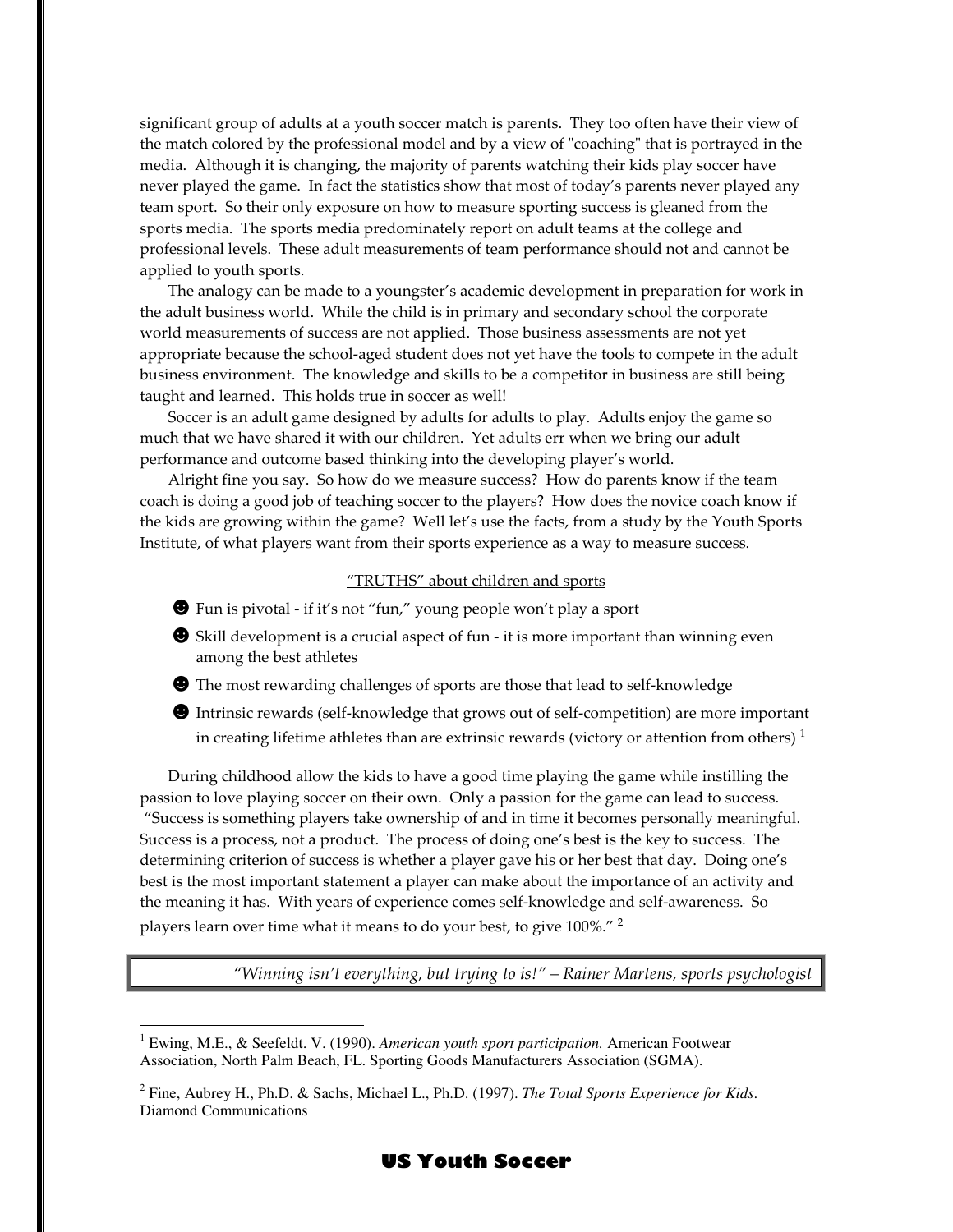## Motives for Participation in Youth Sport

| Reasons for Participating in Non-school Sports (study of 3,900 7th to 12th graders) |                                        |     |                                      |
|-------------------------------------------------------------------------------------|----------------------------------------|-----|--------------------------------------|
|                                                                                     | <b>Boys</b>                            |     | Girls                                |
| 1.                                                                                  | To have fun                            | 1.  | To have fun                          |
| 2.                                                                                  | To do something I'm good at            | 2.  | To stay in shape                     |
| 3.                                                                                  | To improve my skills                   | 3.  | To get exercise                      |
| 4.                                                                                  | For the excitement of competition      | 4.  | To improve my skills                 |
| 5.                                                                                  | To stay in shape                       | 5.  | To do something I am good at         |
| 6.                                                                                  | For the challenge of competition       | 6.  | To learn new skills                  |
| 7.                                                                                  | To get exercise                        | 7.  | For the excitement of competition    |
| 8.                                                                                  | To learn new skills                    | 8.  | To play as part of a team            |
| 9.                                                                                  | To play as part of a team              | 9.  | To make new friends                  |
| 10.                                                                                 | To go to a higher level of competition | 10. | For the challenge of competition $3$ |
|                                                                                     |                                        |     |                                      |

### Truths & Motives for Participation

- 1. The motive to have fun and to enjoy participating in sport.
- 2. The motive to learn new skills and to improve on existing sports skills.
- 3. The motive to become physically fit and to enjoy good health
- 4. The motive to enjoy the challenge and excitement of sports participation and competition.
- 5. The motive to enjoy a team atmosphere and to be with friends. <sup>4</sup>

# SUGGESTIONS FOR PARENTS

 $\overline{a}$ 

》《 Remember the "truths" and talk to your children with them in mind. After a game, ask questions about "fun," "skill improvement," "learning experiences" and "having a good time with friends."

# 。<br>人<br>人 See yourself as part of the team and supportive of the coach; avoid setting up a conflict in your child's mind between his or her parents and coaches. If you want to affect the coaching, volunteer to help.

Develop perspective: remember what you could do at your children's ages; don't judge them by what you can do now. Kids will not become great players overnight.

# 。<br>次 Develop an understanding of what your children want from sports—not all children want the same things. Determine if they want to be involved at all.

<sup>&</sup>lt;sup>4</sup> Cox, R., (2002). *Sport Psychology: Concepts and Applications 5<sup>th</sup> Ed.* (p.108). New York, NY: McGraw-Hill.



<sup>3</sup> Ewing, M. & Seefeldt, V., (1989). *Participation and attrition patterns in American agency-sponsored and interscholastic sports: An executive summary.* Final report Sporting Goods Manufacturer's Association (North Palm Beach, FL: Sporting Goods Manufacturer's Association) as cited from Weinberg & Gould (2007). *Foundations of Sport & Exercise Psychology.* Champaign, IL: Human Kinetics.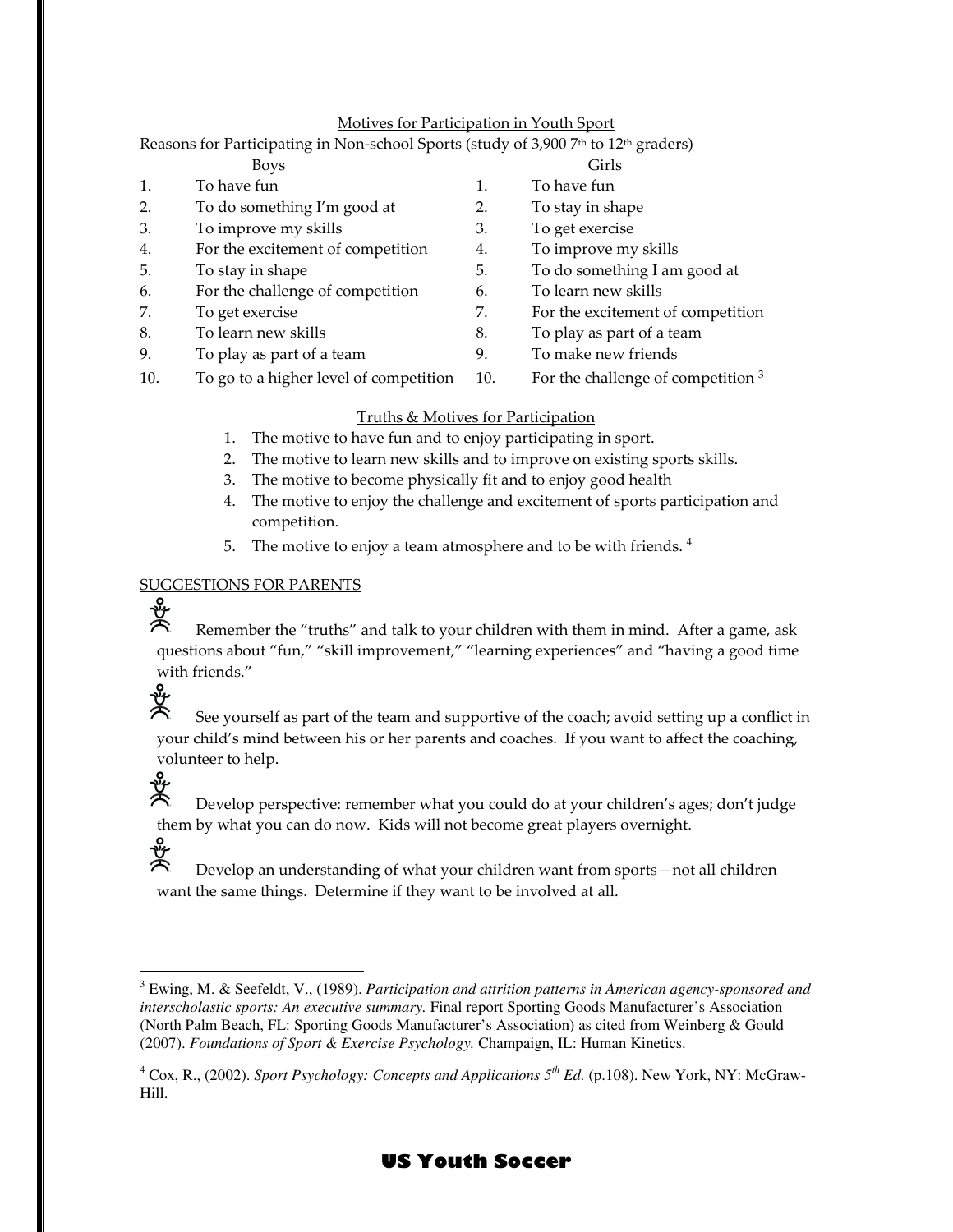Basic Urges of Children



Note: winning alone is not a motive for participation by boys and girls.

"We are asking our players to compete before they have learned how to play." Jay Miller, U17 Men's National Team coach 2001

In general the benefits of youth sports for children include character building, dealing with obstacles, dealing with losing, humility in winning, dealing with competition, leadership growth opportunities, cooperative skills, social skills and so on. We employ soccer to develop well adjusted, good citizens.

 $\overline{a}$ <sup>5</sup> Pangrazi, R. P. (2004). *Dynamic Physical Education for Elementary School Children*. (pp. 159-160). (14<sup>th</sup> ed.). San Francisco: Pearson Benjamin Cummings.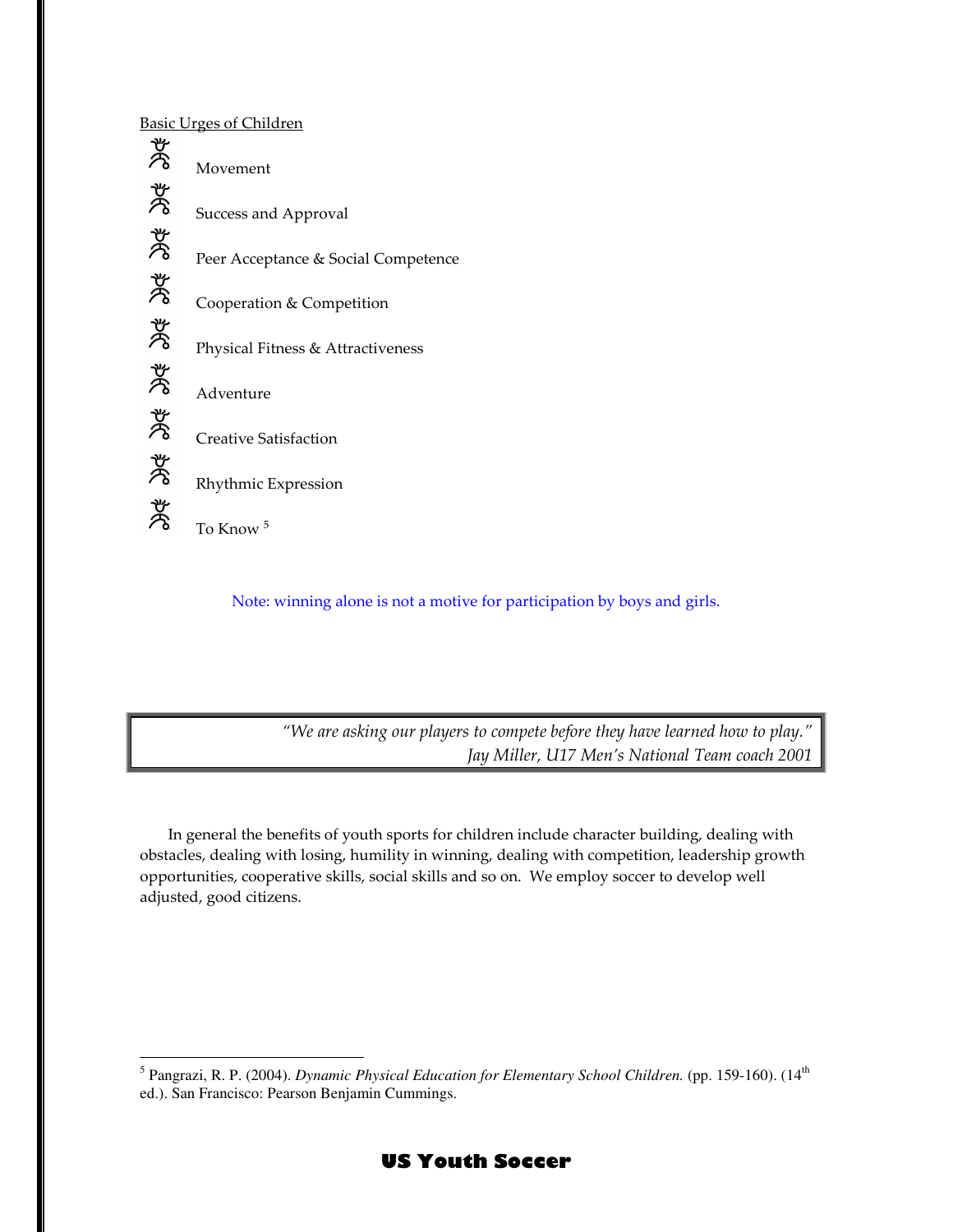# Measurements of Success in Youth Soccer

# Short-Term

FUN … do the players smile and laugh? Do the players look forward to playing? The first question from the player's family should be, "Did you have fun today?"

Fair Play ... does a player demonstrate by words and actions a sense of sportsmanship?

Laws of the Game ... do the players know and follow the rules of soccer?

Health and Fitness … are the players physically fit enough to meet the fitness demands of the game? Are they developing good nutrition and hydration habits befitting an athlete?

Friendships … are the players creating new friends within the team and with players from other teams?

Skills … are the players demonstrating a growing number of ball skills and are they gradually becoming more proficient in those skills?

# Long-Term

Commitment … how do the players answer when asked at the end of a game, "Did you try your best?"

Roles in the Team … more important than learning a position, are the players learning about positioning? Knowing where the right back or the center forward spot is on the field is important, yet learning how to move tactically within the game is far more important. Do all of the players get exposed to playing all of the positions?

Leadership ... are players being given the opportunity to take on leader roles and responsibilities? Are the coaches and team managers teaching leadership?

Tactics … are the players experimenting with new tactics in matches? The coaches must teach new tactics to the players in training sessions and then allow them to try out the tactics in a match, regardless of how that might affect the outcome!

Retention … do the players come back year after year?

Retention is recognized as also a short term measure of success in youth soccer and developing well adjusted citizens is another long term measure of success in youth sports. In a 2007 US Youth Soccer survey 96% of parents responded that one of the benefits they desire for youth soccer to provide to their child is fun. 97% of the parents surveyed feel the reason their child participates in youth soccer is fun.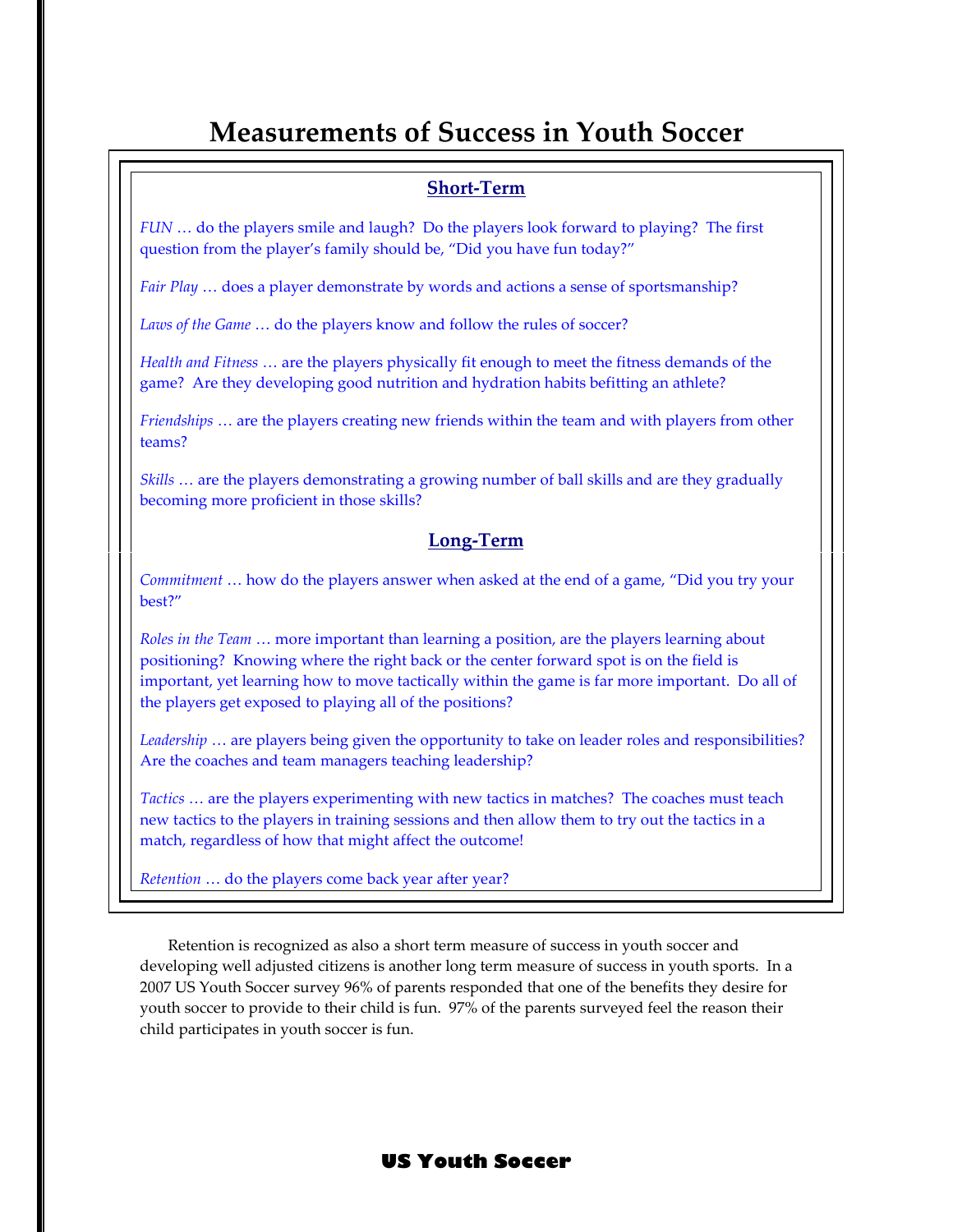#### WHAT PARENTS CAN DO

Talk positively with their children before and after activity

啖

啖

Assist with supervision

Supply transport

Officiate games

Help with administration

Assist with the organization of special events

Statistics, won-loss-tie records, goals for/goals against, saves, number of corner kicks and so on are straight forward ways to measure what happened in a game. Those unfamiliar with soccer find the use of those measurements comforting as they help them define a sport they find confusing. Yet those measurements fail to show the complete picture of a random skill, openended, transitional sport with no timeouts. There is an immeasurable organized chaos factor in soccer.

 How can one measure or quantify the unexpected 60 yard dribble and goal of Diego Maradona in the 1986 World Cup? What measurement of success can explain how some player somewhere in the world decades ago spontaneously did a bicycle kick in a match and that move became a part of soccer thereafter?

The bottom line is that statistics in



soccer are largely meaningless. From this thought springs the reality that soccer perhaps is the cruelest of team sports. It may be the only team sport where a team could have the majority of ball possession, outshoot the other team and still lose the match. If you have played soccer long enough you have been the team that was much better than the opposition and lost. You have also been the team that was outplayed by the opposition and won. The won-loss record does not accurately show how the game was played, how the players performed or how well the coach prepared the team to play the game.

Scientific research has concluded that it takes eight-to-twelve years of training for a talented player to reach elite levels. This is called the ten-year or 10,000 hour rule, which translates to slightly more than three hours of practice daily for ten years (Ericsson, et al., 1993; Ericsson and Charness, 1994, Bloom, 1985, Salmela et al., 1998). Unfortunately, parents and coaches in many sports still approach training with an attitude best characterized as "peaking by Friday," where a short-term approach is taken to training and performance with an over-emphasis on immediate results. We now know that a long-term commitment to practice and training is required to produce elite players in all sports.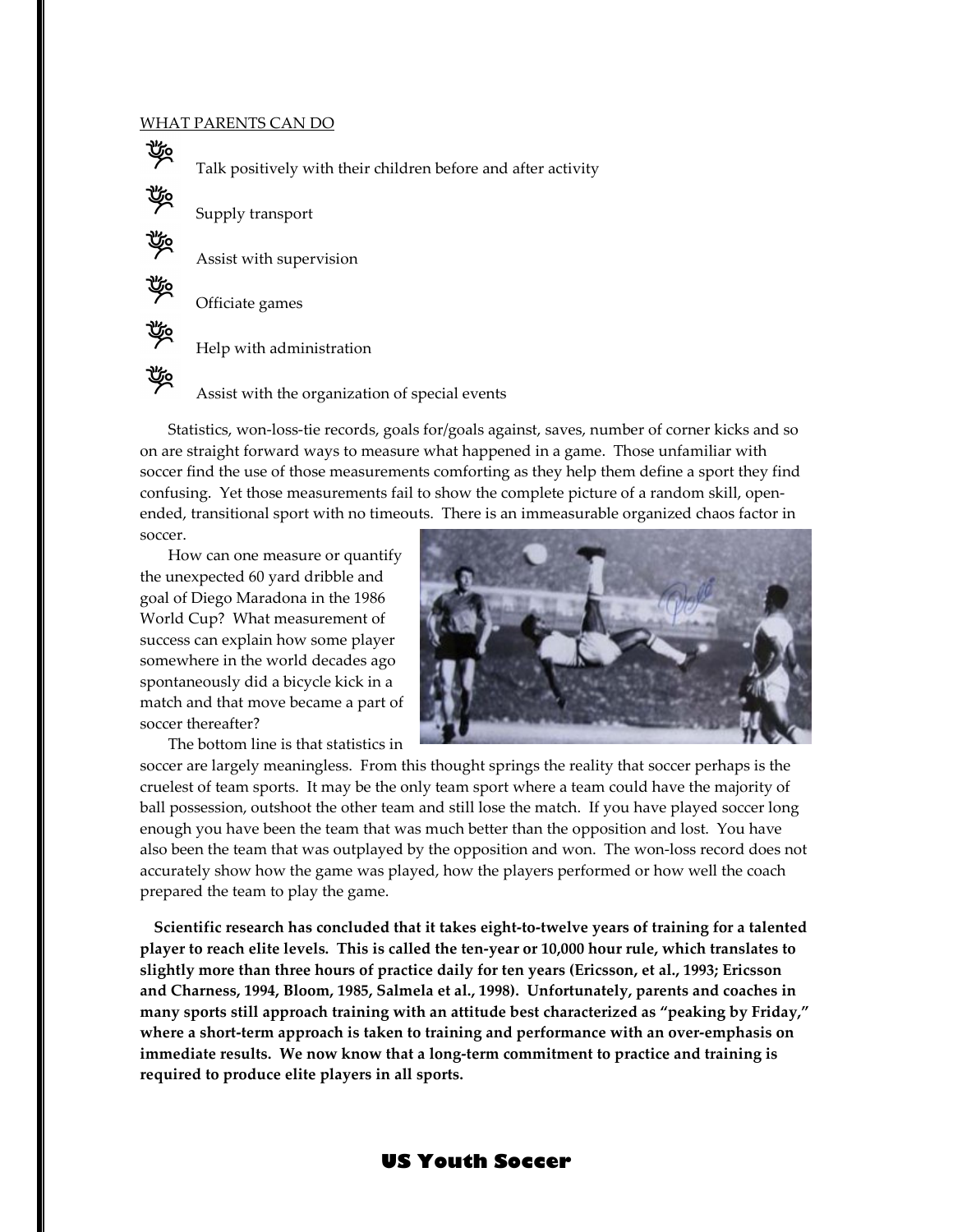Sports can be classified as early specialization or late specialization sports. Late specialization sports, including athletics, combative sports, cycling, racquet sports, rowing and all team sports require a generalized approach to early training. For these sports, the emphasis during the first two phases of training should be on the development of general motor and technical-tactical skills.

## LATE SPECIALIZATION MODEL

- 1. FUNdamental Stage
- 2. Learning to Train
- 3. Training to Train
- 4. Training to Compete
- 5. Training to Win
- 6. Retirement/Retainment

# Stage 1 – THE FUNDAMENTAL STAGE

Age: 6-9 Objective: Learn all fundamental movement skills (build overall motor skills)

# Stage 2 – THE LEARNING TO TRAIN STAGE

Age: 8-12

Objective: Learn all fundamental soccer skills (build overall sports skills)

# Stage 3 – THE TRAINING TO TRAIN STAGE

Age: 11-16

Objectives: Build the aerobic base, build strength towards the end of the phase and further develop sport-specific skills (build the "engine" and consolidate soccer specific skills)

### Stage 4 – THE TRAINING TO COMPETE STAGE

Age: 15-18

 $\overline{a}$ 

Objectives: optimize fitness preparation and sport, individual and position-specific skills as well as performance (optimize "engine", skills and performance)

Stage 5 – THE TRAINING TO WIN STAGE

Age: 17 and older

Objectives: Maximize fitness preparation and sport, individual and position specific skills as well as performance (maximize "engine", skills and performance)

### Stage 6 – THE RETIREMENT / RENTENTION STAGE

Objectives: retain players for coaching, administration, officials, etc.  $6$ 

It is certainly the stance of US Youth Soccer to focus more on match performance than outcome; yet this is not to say that players should not strive to win. There's nothing wrong with winning! Trying to win is desirable and praiseworthy. It means trying your best. Indeed trying to play your best (match performance) often leads to winning. But not always! Remember the

# US Youth Soccer

<sup>&</sup>lt;sup>6</sup> Long-Term Athlete Development: Trainability in Childhood and Adolescence, Istvan Balyi, Ph.D. and Ann Hamilton, MPE; Olympic Coach, Volume 16, Number 1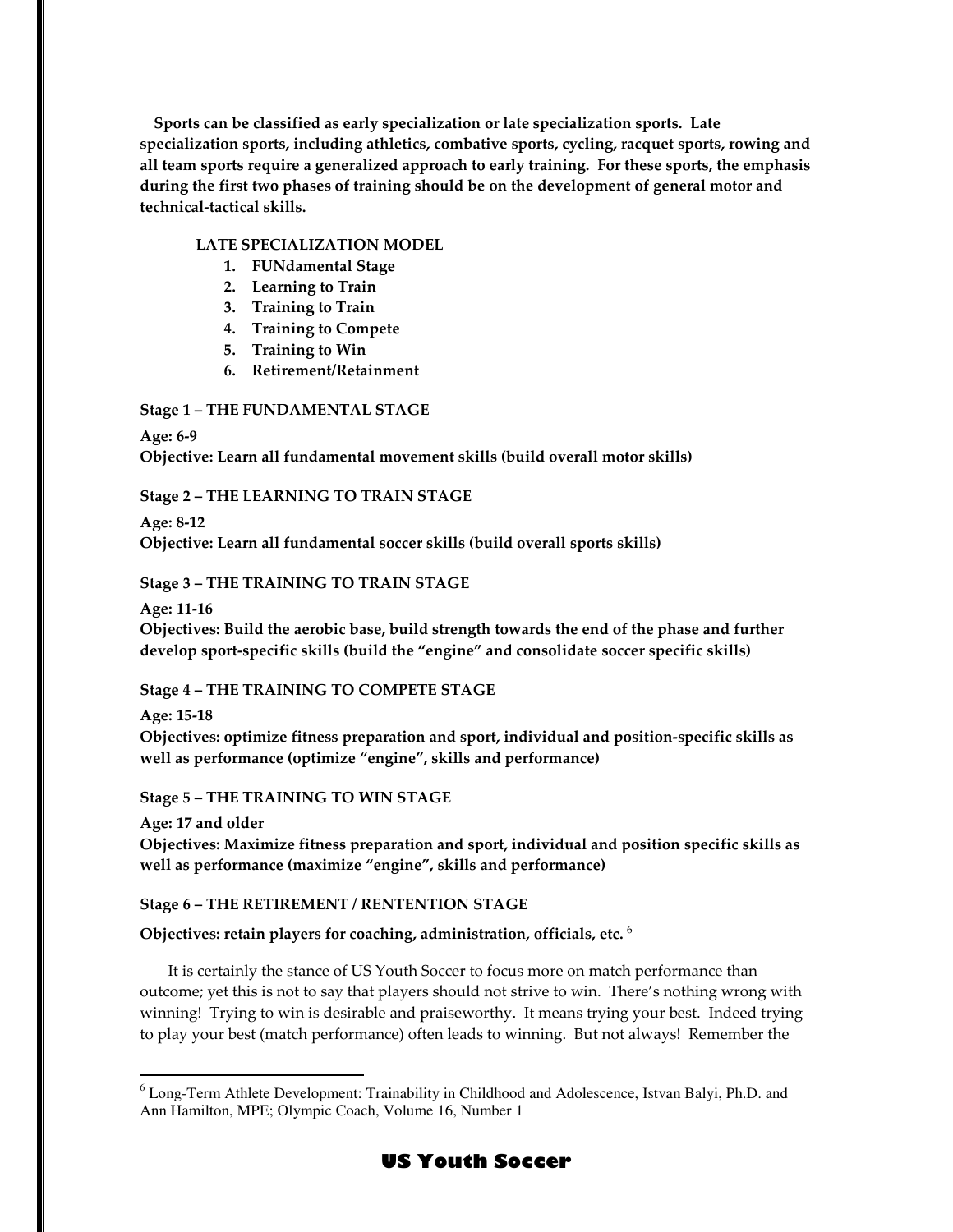outcome of the game is not a reason why kids play! Players and coaches should diligently work to improve their performance. This is the drive for excellence as opposed to success.

Success does not breed success; it breeds failure. It is failure, which breeds success. If that advice seems patently absurd, think about the careers of many famous winners:

► Babe Ruth struck out 1,333 times. In between his strikeouts he hit 714 homeruns.

► Martina Navratilova lost twenty-one of her first twenty-four matches against archrival Chris Evert. She resolved to hit more freely on the big points and beat Evert thirty-nine out of their next fifty-seven matches. No woman tennis pro has ever won as many matches or as many tournaments, including a record nine Wimbledon singles titles as Navratilova who retired from professional tennis at age 50.

► Abraham Lincoln failed twice in business and was defeated in six state and national elections before being elected president of the United States.

► Michael Jordan was cut from his junior high school basketball team, before becoming a sports icon.

► Theodor S. Geisel wrote a children's book that was rejected by twenty-three publishers. The twenty-fourth publisher sold six million copies of it---the first "Dr. Seuss" book---and that book and its successors are still staples of every child's library.

Consider the times when you tried to learn a new game or sport. Did you get it perfect the first day? Not likely. A former teammate once told us that he did get one sport right the first time he tried it. We asked what he meant and he said, "It was the first day of snow skiing classes. I skied all day long and I didn't fall down once. I was so elated; I felt so good. So I skied up to the ski instructor, and I told him of my great day. You know what the ski instructor said? He told me, 'Personally I think you had a lousy day.' I was stunned. 'What do you mean lousy day? I thought the objective was to stand up on these boards, not fall down.' The ski instructor looked me straight in the eye and replied, 'Sir, if you're not falling down, you're not learning.'"

The ski instructor understood that if you can stand up on your skis all day long the first time out, you're doing only what you already know how to do, not pushing yourself to try any thing new or difficult. If you always play it safe you aren't going to improve yourself, because when you try to do something you don't know how to do, you'll fall down. That's guaranteed! Nothing is ever done perfectly the first time someone tries it – not in business, not in school and most certainly not in soccer. The point isn't to promote failure for failure's sake, of course. We don't advocate for a moment that failure ought to be the objective of any endeavor. Instead, we advocate learning. We want American players to be leaders and not look for someone to blame when mistakes are made while expanding their soccer horizons. Instead ask, "What can be learned from the experience?"

 Trying new ball skills or new tactics, a new set play or a new formation will cause errors during matches. Yet if the players do not feel they are allowed to try out these new talents in a match when will those talents become a part of their game? The sounds coming from the spectators at a youth match should be cheers for when a player tries something new. Parents can measure their child's success in soccer by the improving athletic ability of their child, by the growing confidence and self-reliance of the player, by the emergence of refined ball skills, by the opportunity afforded by the coach to play in different positions on the team, by the taking on of leadership and responsibility, by the demonstration of fair play and by the smiles. The parents will know that there is a chance for success when they see the players and coaches striving for excellence!